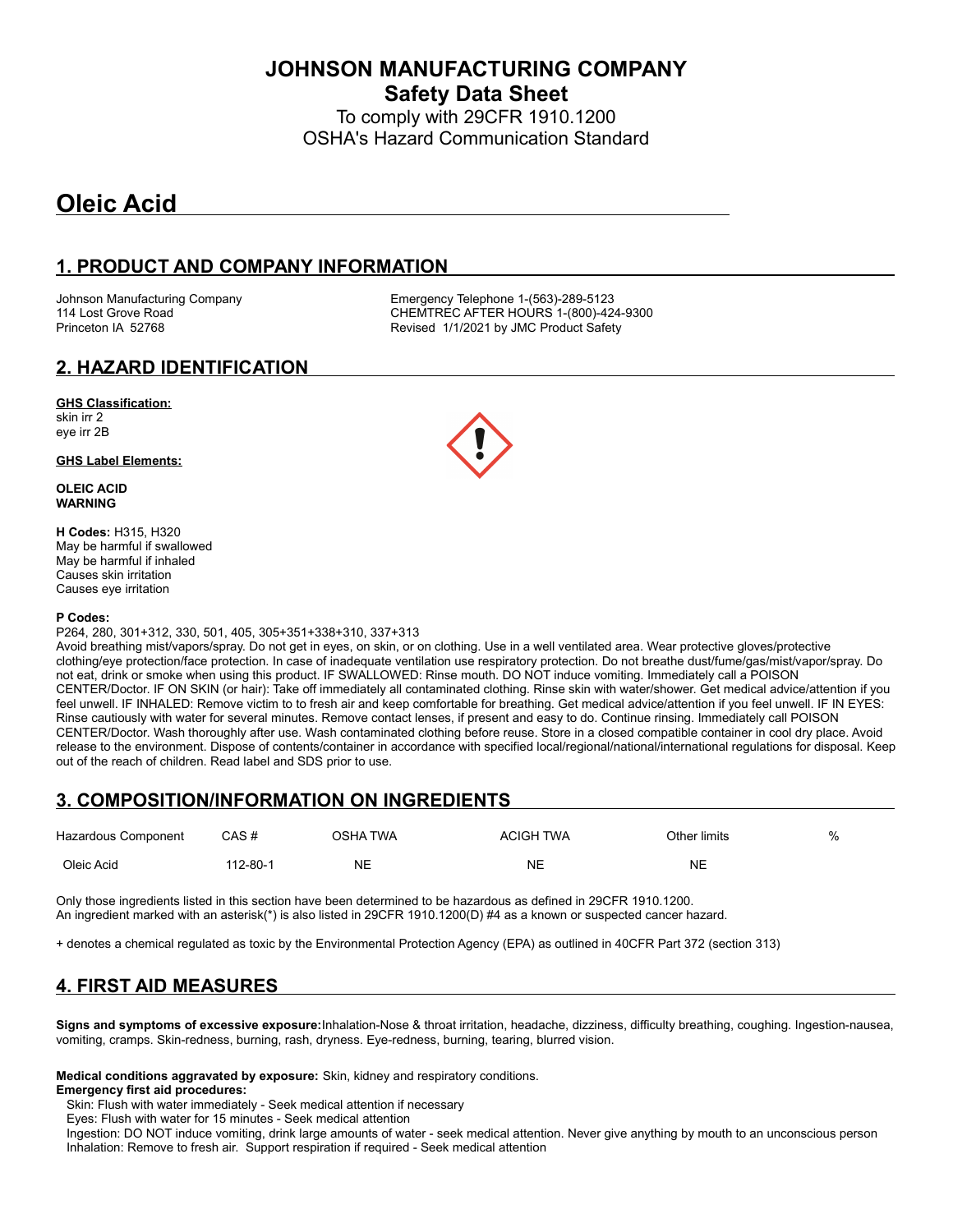## **5. FIREFIGHTING MEASURES**

**Extinguishing media**: dry chemical. **Special fire fighting procedures**: use self sustaining respiratory suit. **Unusual Fire and Explosion Hazards**: Carbon monoxide, carbon dioxide.

## **6. ACCIDENTAL RELEASE MEASURES**

**Methods and materials**: Flush into chemical sewer or soak up with a suitable absorbent. Wear adequate protection as described in section 8. **Environmental Precautions:** Avoid release to the environment. Collect spillage.

## **7. HANDLING & STORAGE**

Wash thoroughly after use. Wash contaminated clothing before reuse. Store in a closed corrosive resistant container, with corrosive resistant liner, in cool dry place. Keep out of the reach of children. Read label and SDS prior to use.

## **8. EXPOSURE CONTROLS/PERSONAL PROTECTION**

**Occupational Exposure Limit Values:** See section 3. Respiratory Protection (type): NE Ventilation: Local Exhaust preferred Special: NE Mechanical: OK Other: NE Protective Gloves: plastic or rubber Eye Protection: Goggles or face shield Other Protective Clothing or Equipment: as required to avoid contact. Work/Hygienic Practices: Wash after use. Follow good industrial hygienic practices.

## **9. PHYSICAL AND CHEMICAL PROPERTIES**

Boiling Point: 286 C Specific Gravity: 0.895 Vapor Pressure (mm Hg): NE Melting Point: 30 F Vapor Density: NE Evaporation Rate: <1 (butyl acetate=1) Solubility in water: near 100% pH: NE Flash Point: 372 F (TOC) Flammable Limits: lel: NE uel: NE Appearance and odor: Amber liquid, odorless.

## **10. STABILITY AND REACTIVITY**

**Stability** : STABLE Conditions to avoid : none

**Incompatibility (materials to avoid)**: strong bases & acids, oxidizers, sulfides, halogens. **Hazardous Decomposition or Byproducts (incomplete combustion)**: Carbon oxides, various organic fumes. **Hazardous Polymerization**: WILL NOT OCCUR Conditions to avoid: none

#### **11. TOXICOLOGICAL INFORMATION**

**Routes of entry: Inhalation: yes Skin: no Ingestion: yes** 

**Health Hazards (acute and chronic):** Contact with material or fumes may cause skin, eye and respiratory tract irritation. Ingestion may cause digestive tract irritation. Gross or repeated inhalation may result in asthma like condition. Toxicity is considered low via inhalation and ingestion. Chronic exposure may result in respiratory tract and kidney effects. Studies show that potential health risks vary by individual. Always minimize exposure as a precaution.

**Carcinogenicity:** not determined NPT? no IARC Monographs? no

#### **12. ECOLOGICAL INFORMATION**

**Toxicity:** NE **Persistence & Degradability:** NE **Bio-accumulative Potential: NE PBT & vPvB Assessment:** NE **Other Adverse Effects:** NE